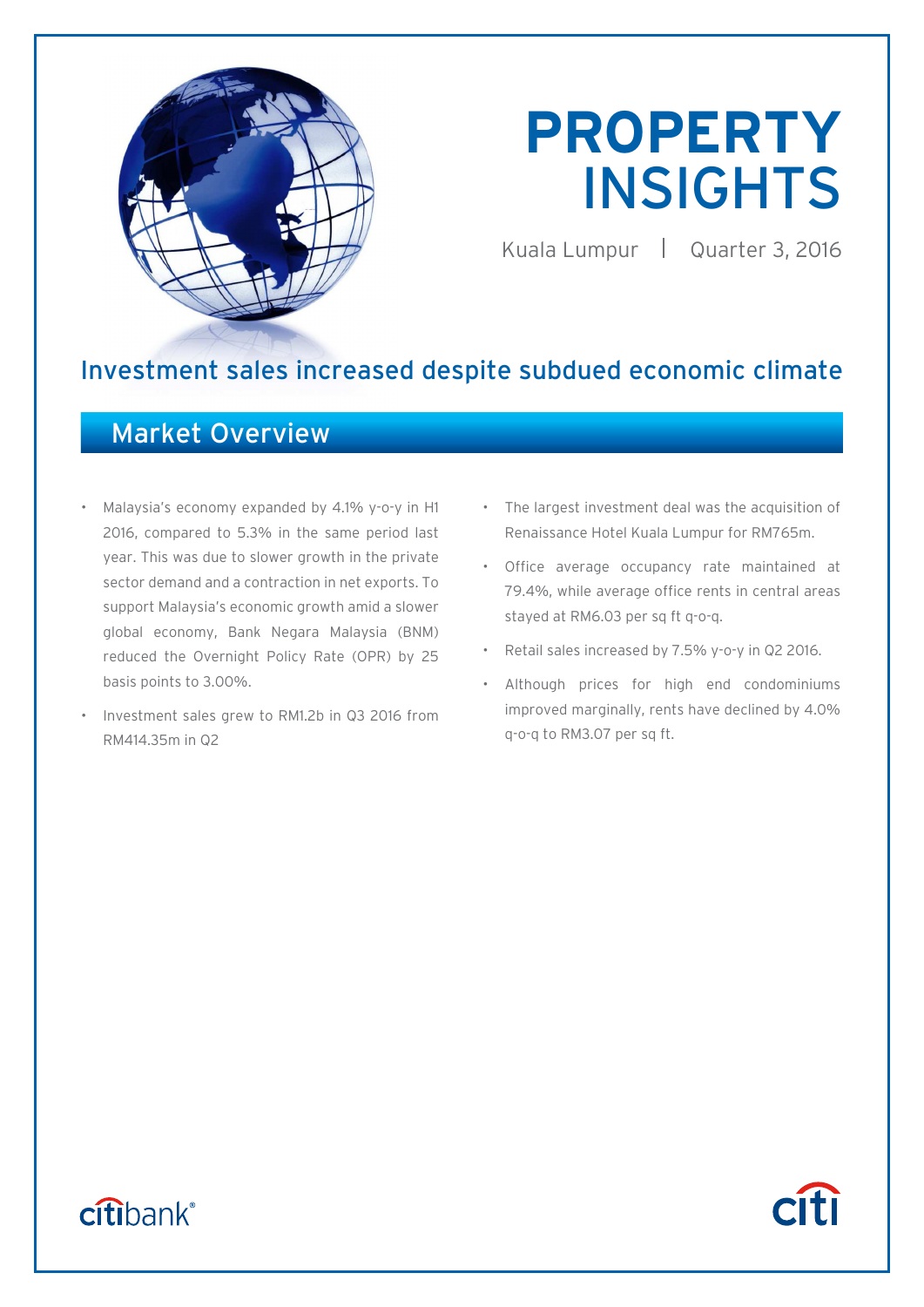# Trends & Updates

### The Economy

### **Key Highlights in Q3**

- The Malaysian economy expanded at a slower pace of 4.1% y-o-y in H1 2016 (H1 2015: 5.3% y-o-y).
- Bank Negara Malaysia (BNM) reduced the Overnight Policy Rate (OPR) from 3.25% to 3.00% to support economic growth amid weaker global sentiments.
- Consumer Price Index (CPI) grew by 2.7% y-o-y in H1 2016, higher than the 1.4% increase in H1 2015.
- Consumer Sentiment Index rose to 78.5 in Q2 from 72.9 in Q1 2016.
- Between 30 June and 14 September 2016, the Malaysian Ringgit depreciated against the US Dollar by 2.7% to RM4.13 to USD1.

#### **Market Commentary**

Malaysia's economy grew at a measured pace, as it registered moderated growth in the first half of 2016 (Figure 1). This was due to the slower growth in private sector demand and a contraction in net exports.

The decline in net exports led to concerns on the possibility of a current account deficit. The fall in net exports was largely due to the fall in prices for liquefied natural gas. Coupled with the increase in imports of capital goods, which was driven by demand from ongoing construction projects, the current account will be under pressure to narrow further. With the Malaysian Government running a fiscal deficit, there is risk of twin deficits occurring

### If Malaysia were to have "twin deficits", it will negatively impact on its credit ratings and currency value.

On the supply side, the construction sector led the growth in H1 with a y-o-y expansion of 8.4%, followed by the services and manufacturing sectors, which grew by 5.4% y-o-y and 4.3% y-o-y respectively. The mining sector expanded at a marginal pace of 1.4%

#### Figure 1

#### **Malaysia GDP growth and unemployment**



Source :Bank Negara Malaysia, Department of Statistics Malaysia, NTL Research



Source : Malaysian Institute of Economic Research, NTL Research

y-o-y, while the agriculture sector declined by 6.0% y-o-y due to the fall in palm oil production, after El Nino cut yields in H1 2016.

Separately, the Consumer Sentiments Index (CSI) remains below its threshold level of 100 despite improving by 5.6 points q-o-q (Figure 2). Sales of big-ticket items continued to be slow, as evidenced by slower sales of residential properties and passenger vehicles, which declined by 15% y-o-y in H1 2016.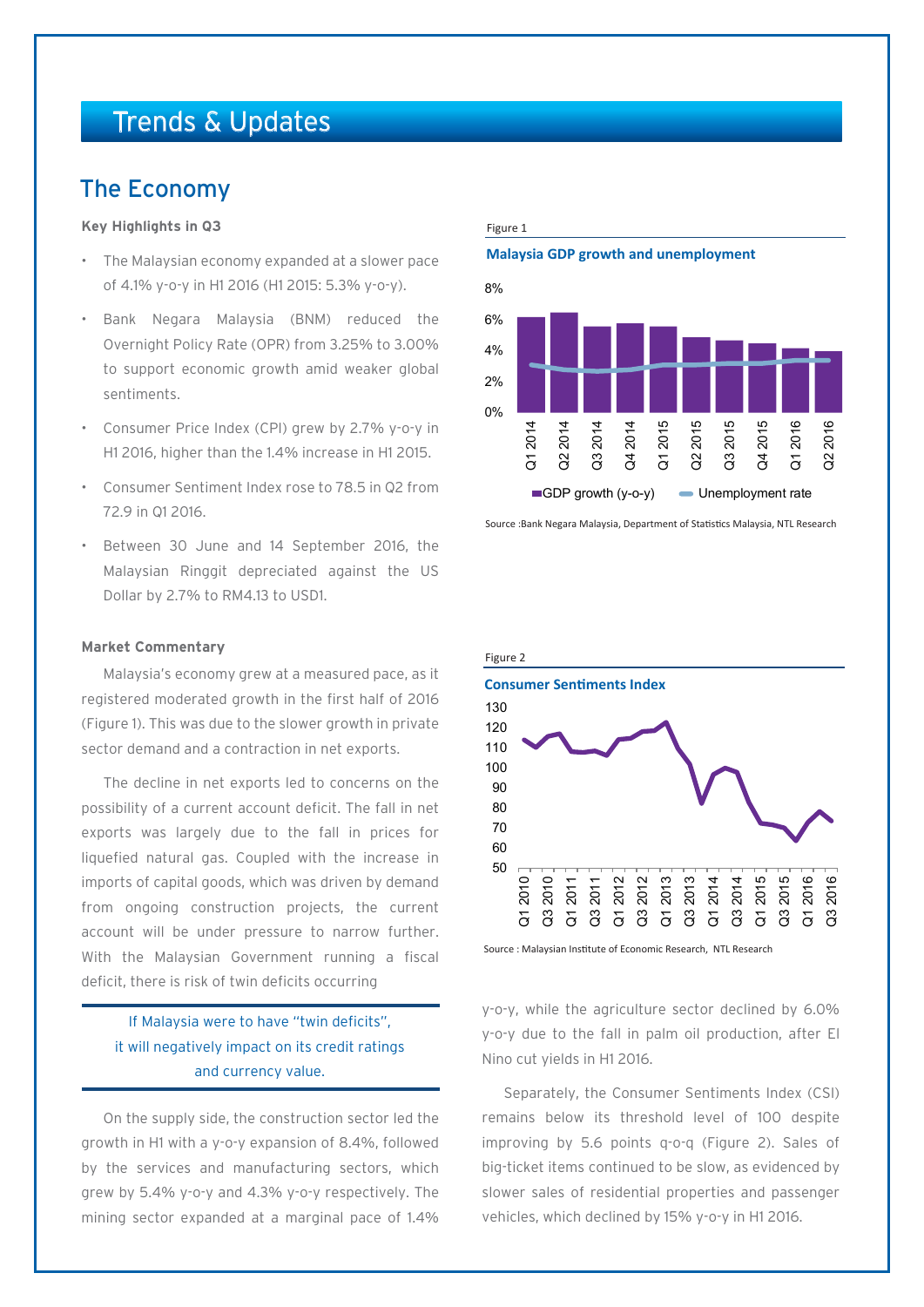### **Outlook**

With energy and commodity prices remaining subdued, BNM lowered its inflation forecast for 2016 from 2.5% - 3.5% to 2.0% - 3.0%. To encourage

### Residential

### **Key Highlights in Q3**

- Five residential projects with a total of 1,095 high-end condominium units were completed in Q3, of which two developments are in the city centre.
- Some 6,088 units of high-end condominiums are expected to come on board in Q4 2016, with 44% of the upcoming supply coming from the city centre (Figure 3).
- Prices for high-end condominiums marginally improved by 0.3% q-o-q to RM742 per sq ft (Figure 4).
- Nonetheless, rents for high-end condominiums eased by 4.0% q-o-q at RM3.07 per sq ft per month.

### **Market Commentary**

While the lowering of the Overnight Policy Rate (OPR) reduces the cost of borrowing for home buyers, buying sentiments remained subdued due to slower economy. This further exerted downward pressure on residential sales volume and capital values. The National Property Information Centre (NAPIC). that The volume and value of transactions in Q1 2016 recorded a y-o-y decrease of about 14.4% and 17.9%.

Notwithstanding, the prices for high-end condominiums at choice locations were resilient amid the slower economy (Figure 4). Buyers, who are mainly locals, are attracted to high-end developments that are close to MRT stations. There is also strong demand for smaller condominium units in city centre. Although the unit price was high, the quantum of the smaller units is affordable to middle income who seek properties to invest.

Additionally, to encourage sales, developers are also more flexible. These included offering housing loan assistance packages, rebates and discounts, gifts and prizes, and absorbing legal fees.

growth and consumption, BNM further reduced its OPR from 3.25% to 3.00%.

#### Figure 3

### **Rental and price indices of high-end condominiums in Kuala Lumpur**



Source: NTL Research

#### Figure 4

### **Future supply of high-end condominiums in Kuala Lumpur**



Source: NTL Research

### By allowing eligible developers to be moneylenders, it is expected to increase home sales as it gives more flexibility to buyers in financing their home purchases.

While prices maintained q-o-q for high-end condominiums, rents continue to trend downwards the slower economy and more completions.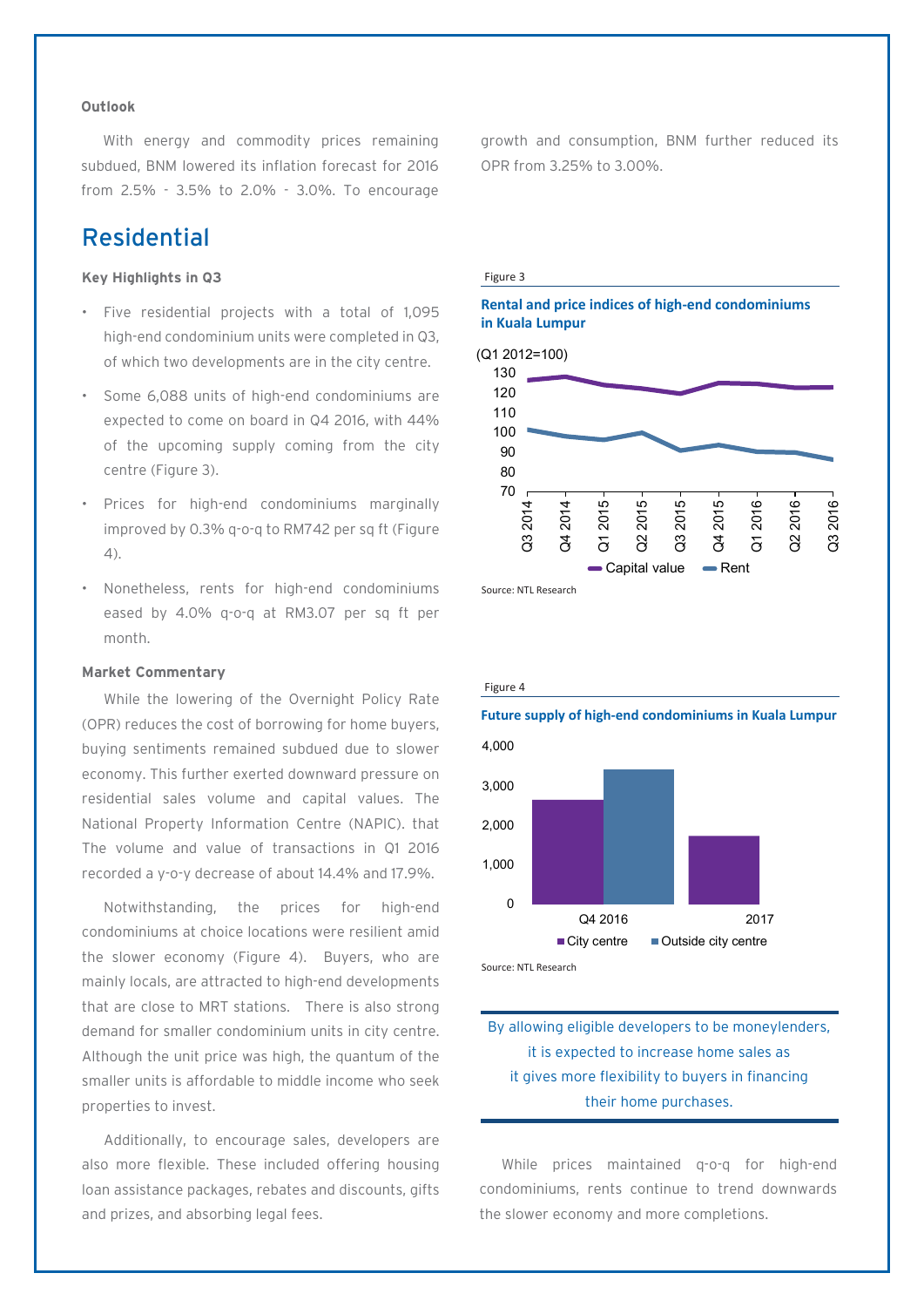### **Outlook**

As the economy continues to show signs of slowing, the residential market is expected to remain subdued till end 2017 and likely to bottom out in 2018. Notwithstanding, the demand for smaller homes at affordable quantum in city centre will remain strong.

We also anticipate homes for the mass market to pick up, if eligible developers can provide loan facilities of up to 100% to property buyers. Under the

### Retail

### **Key Highlights in Q3**

- Retail sales increased by 7.5% y-o-y in Q2 2016, which was a rebound compared to Q2 2015. Retail sales fell by 11.9% in Q2 2015 after the announcement of the GST.
- For Q3 and Q4 2016, the Retail Group Malaysia (RGM) forecasted 5.9% and 5.5% y-o-y growth in sales respectively.
- There is no new mall completions in Q3 2016. Total retail stock in Kuala Lumpur remained at 27.47m sq ft, while retail stock outside Kuala Lumpur amounted to 29.49m sq ft.
- Occupancy rate of retail malls in Kuala Lumpur stayed firm at 90.0%.
- Malls have to keep up with changing retail trends in order to attract more people.

### **Market Commentary**

Despite consumer sentiments crawling up by 5.6 points to 78.5 points in Q2 2016, It remained below the threshold level of optimism. Overleveraged, Malaysians in the bottom 40 and middle 40 household income segments showed concerns over rising costs of living and remained cautious in spending.

According to RGM, the positive growth in Q2 2016 was attributed by the Hari Raya festival in early July as well as a post GST rebound. The department store category performed the best at 21.1% growth, according to the retailers' association. The annual sales growth forecast for 2016 was maintained at 3.5%.

scheme, developers can apply for a moneylenders' license under the Moneylenders Act, which will be issued by the Ministry of Urban Well-being, Housing and Local Government Ministry. Developers with the license will be able to give out loans to buyers at 18% without collateral and 12% with collaterals. For the developers, the end-financing will also serve as another profit centre.

#### Figure 5



Source: NTL Research

### The retail sector remained challenging and the upcoming malls in the pipeline will worsen the situation.

There were no completion registered in Kuala Lumpur in Q3 2016, although about more than 2m sq ft of NLA is expected to come on board in Q4 (Figure 5). This includes Sunway Velocity and the extension of Pavilion KL (10-storey retail podium with NLA of 250,000 sq ft).

The challenging retail landscape also led to the sale of malls. For instance, SStwo Mall in Petaling Jaya, which shuttered down, was put up for sale by ASIAN Retail Mall Fund II (ARMF). Other retail malls in the market included Empire Shopping Gallery in Subang Jaya and Evolve Concept Mall in Ara Damansara.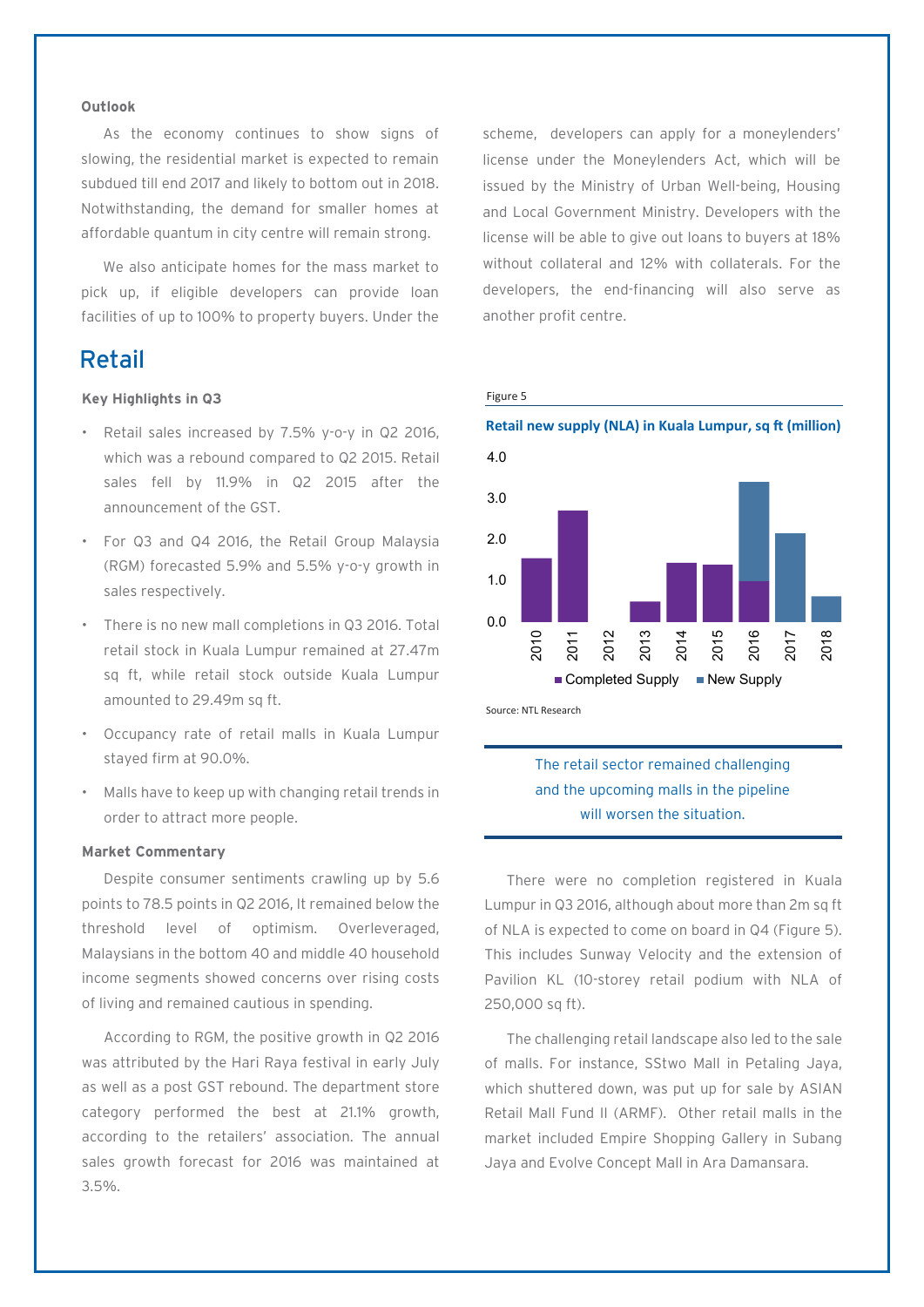According to Malaysia Shopping Malls Association (PPKM), the retail market was exhibiting signs of stress such as higher retail space per capita, delays in mall openings, closures of malls and the number of malls put up for sale. In response, the local authorities in Kuala Lumpur and Selangor were urged to impose a two-year freeze on new applications to build new shopping malls.

To draw shoppers to the malls, retailers capitalize on the popularity of the augmented reality game Pokemon Go by placing lure modules in designated areas in the malls. Sunway, Publika, Suria KLCC and KK Supermart reported higher footfall at the malls through the Pokemon Go events. Notwithstanding, the popularity of Pokemon Go is waning.

### **Outlook**

With more malls completing in 2016 and 2017

### **Office**

### **Key Highlights in Q3**

- The Vertical (Tower B) is the sole completion in Q3. This brings total office stock in Kuala Lumpur to 78.9m sq ft.
- Average office rents in central areas stayed at RM6.03 per sq ft per month (Figure 6).
- Occupancy rate for Kuala Lumpur office maintained at 79.4% q-o-q (Figure 7).
- Capital value and average yield for office space were RM933 per sq ft and 6.25% respectively in  $O3.$

### **Market Commentary**

The Kuala Lumpur office market largely remained the same state as in Q2, as the market seems to be at an equilibrium state. The Vertical's Tower B (NLA: 750,000 sq ft) at Bangsar South is the sole completion in Q3. Both towers of The Vertical will offer a total of 1.5m sq ft of office space. Tower B, however, is expected to be put for sale on an en bloc basis.

With the economy slowing, and the office market likely to be more competitive, developers were slowing their construction schedule. Bangsar Trade

#### Table 1

### **Selected upcoming retail malls in Klang Valley**

| Name of development           | <b>Est Area</b><br>(NLA, sqft) | Location       | Est year of<br>completion |
|-------------------------------|--------------------------------|----------------|---------------------------|
| Sunway Velocity               | 1,000,000                      | Cheras         | 2016                      |
| MyTown                        | 1,100,000                      | Cheras         | 2017                      |
| <b>KSL City Mall 2</b>        | 2,200,000                      | Klang          | 2017                      |
| <b>Tropicana Gardens Mall</b> | 1,000,000                      | Kota Damansara | 2018                      |
| Central Plaza @ i-City        | 1,000,000                      | Shah Alam      | 2018                      |

Source: NTL Research

(Table 1), we anticipate landlords and retailers to face greater competition. Furthermore, the retail market is also losing market share to e-commerce.



2013 2014 2015 2016

 $\blacksquare$ New Supply  $\blacksquare$ Net absorption

Source: NTL Research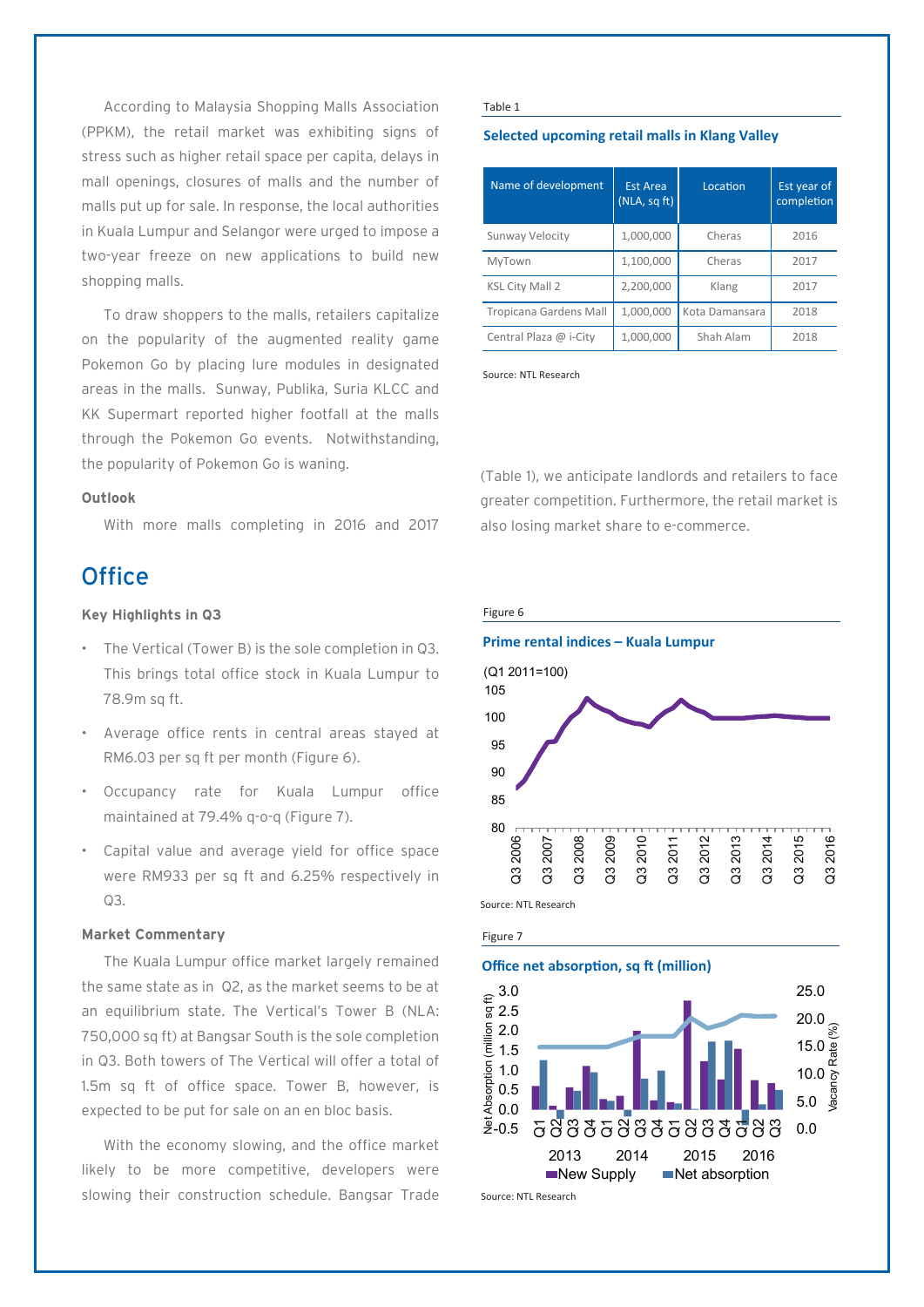Center, for example, delayed its completion and cancelled the construction for one of its originally-planned three buildings for the time being.

While the developers or owners can consider converting their office buildings to other uses to avoid a compression in yields, there is little room to maneuver under current market conditions. On top of the issue of oversupply in the other real estate sectors, the KL City Hall (DBKL) has also stopped approving of new hotel licenses in Q1 and there were calls to freeze retail developments in Klang Valley in Q3.

One of the last conversions of use was the former Menara ING, now known as Holiday Inn Express. It was partially converted, with at least 4 floors still operating as office space (NLA: 47,500 sq ft). The other conversion was the former Wisma MBSB at Leboh Ampang. However, the conversion is happening at a slow pace.

### **Outlook**

Whilst the sector has been downgraded by analysts and rating agencies, rents are unlikely to decline further. New completions are likely to be introduced slowly to maintain the rents. The health of the office sector relies significantly on stronger growth in the services sector, and a recovery in the Oil and Gas segment that remains subdued.



As the office market becomes more competitive with the upcoming completions (Figure 8), landlords become more flexible to attract tenants.